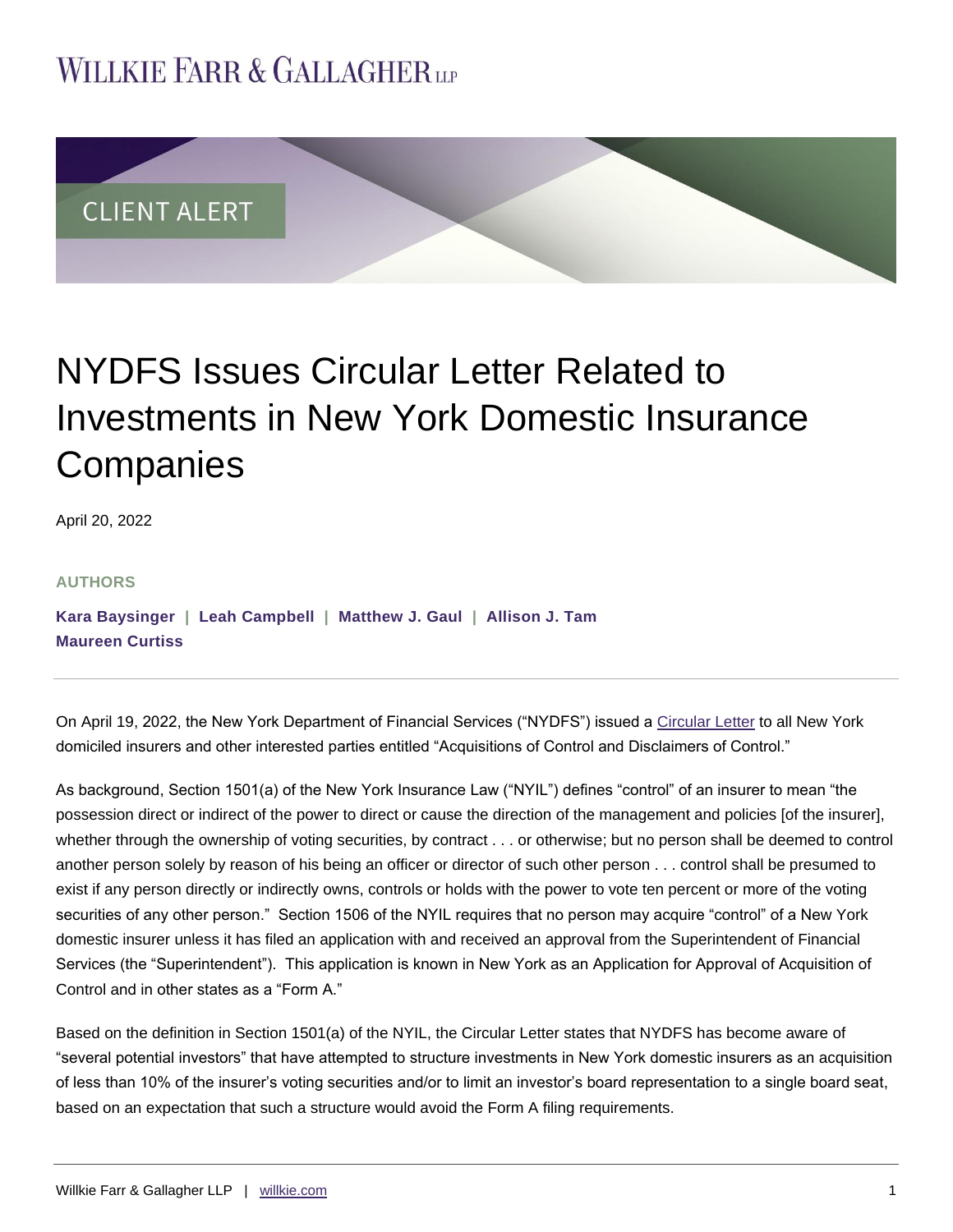## **NYDFS Issues Circular Letter Related to Investments in New York Domestic Insurance Companies**

The Circular Letter cautions that a determination of "control" under the NYIL "depends on all the facts and circumstances," and thus, "an acquiror of less than 10% of an insurer's voting securities, or with the right to appoint a single board member, may still be deemed to control the insurer based on all the facts and circumstances, including the terms and conditions of the proposed transaction." The presumption of control at 10% or more of an insurer's voting securities does not "create a safe harbor for acquisitions below the 10% threshold." Indeed, even "in the absence of *any* ownership of voting securities of an insurer," a finding of control can be made. Similarly, while a director of an insurer is not presumed to control the insurer under Section 1501, "in combination with other factors" such directorship "may lead to a control determination."

The Circular Letter also emphasizes that, notwithstanding the definition of control in Section 1501(a) of the NYIL, Section 1501(b) allows the Superintendent to find that a controlling relationship exists if a person exercises a sufficient "controlling influence over the management or policies of an authorized insurer as to make it necessary or appropriate in the public interest or for the protection of the insurer's policyholders or shareholders that the person be deemed to control the insurer."

The NYDFS urges parties involved in transactions concerning New York domestic insurers that could give rise to control issues to "engage with [NYDFS] as early in the transaction structuring process as practicable, even if the parties believe that such transaction will not give rise to a control relationship," to allow NYDFS an opportunity to review the transaction and the parties' position and determine whether a Form A filing will be required.

The NYDFS guidance comes amid a time of renewed regulatory interest in insurance company acquisitions generally. The National Association of Insurance Commissioners ("NAIC") has recently undertaken a project focused on risks posed to insurers by complex acquisition structures and affiliated transactions, with a specific focus on private equity buyers and investment management affiliates. This initiative is discussed in greater detail [here.](https://www.willkie.com/-/media/files/publications/2021/12/naic_report_2021_fall_national_meeting.pdf) As on past issues, the Circular Letter may indicate NYDFS's desire to get ahead of the NAIC and establish itself as a leader in this area.

Based on the Circular Letter, potential investors in insurance companies domiciled in New York should carefully consider whether an investment below 10% of voting securities could nevertheless give rise to a control determination by the NYDFS, particularly when combined with a board seat. As urged in the Circular Letter, early communication with NYDFS will be key in any transactions involving the ownership or control of New York insurers.

Please contact any of the authors listed herein if you have questions regarding investments in New York insurers or the definition of control under the NYIL.